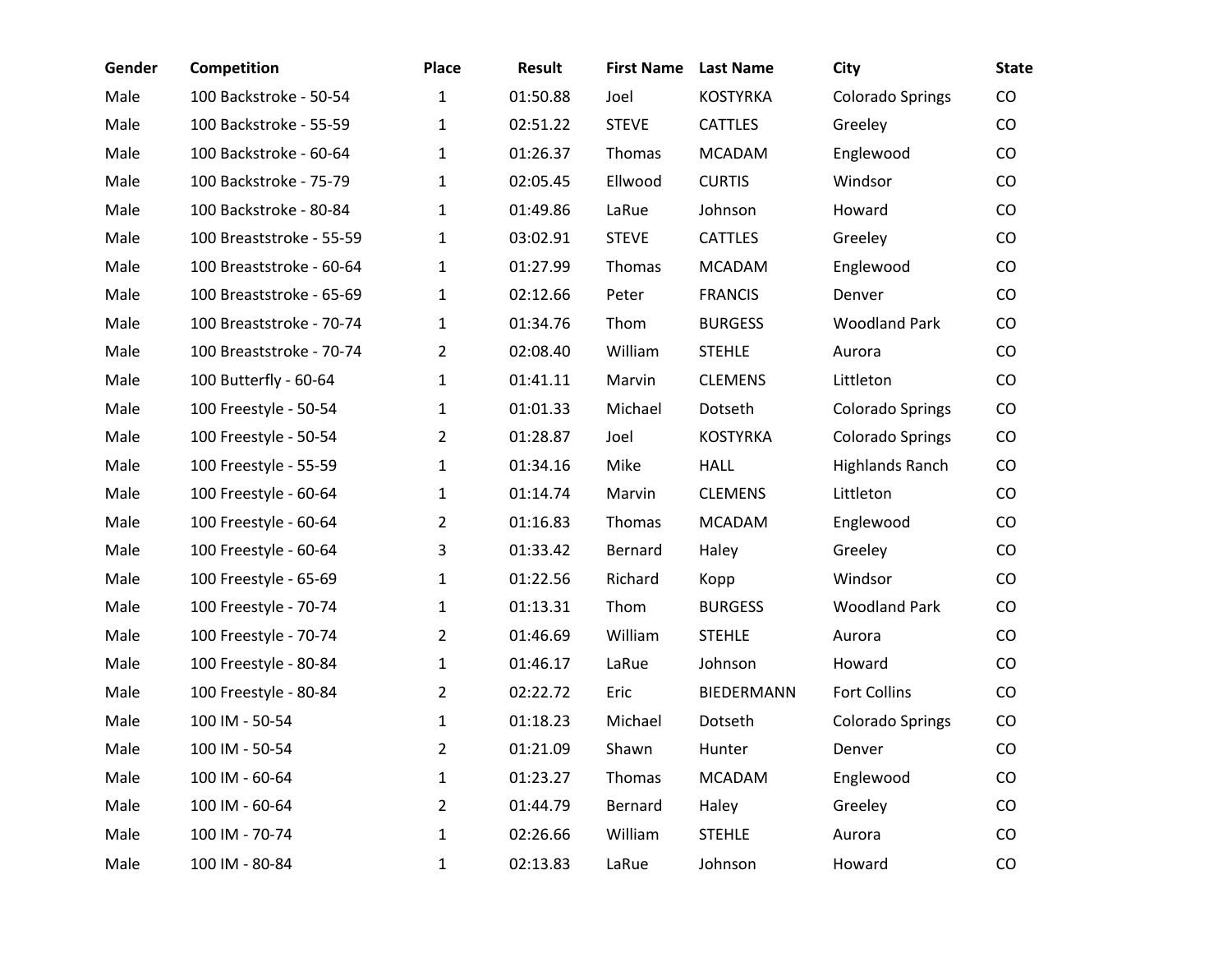| Gender | <b>Competition</b>          | <b>Place</b>   | Result   | <b>First Name</b> | <b>Last Name</b> | City                    | <b>State</b> |
|--------|-----------------------------|----------------|----------|-------------------|------------------|-------------------------|--------------|
| Male   | 200 Backstroke - 60-64      | $\mathbf{1}$   | 03:19.43 | Thomas            | <b>MCADAM</b>    | Englewood               | CO           |
| Male   | 200 Backstroke - 80-84      | 1              | 04:10.69 | LaRue             | Johnson          | Howard                  | CO           |
| Male   | 200 Breaststroke - 55-59    | 1              | 07:27.40 | <b>STEVE</b>      | <b>CATTLES</b>   | Greeley                 | CO           |
| Male   | 200 Breaststroke - 60-64    | 1              | 03:14.50 | Thomas            | <b>MCADAM</b>    | Englewood               | CO           |
| Male   | 200 Breaststroke - 70-74    | 1              | 03:36.43 | Thom              | <b>BURGESS</b>   | <b>Woodland Park</b>    | CO           |
| Male   | 200 Breaststroke - 70-74    | $\overline{2}$ | 04:38.75 | William           | <b>STEHLE</b>    | Aurora                  | CO           |
| Male   | 200 Freestyle - 50-54       | 1              | 02:21.48 | Michael           | Dotseth          | <b>Colorado Springs</b> | CO           |
| Male   | 200 Freestyle - 50-54       | $\mathbf{2}$   | 03:13.60 | Joel              | <b>KOSTYRKA</b>  | Colorado Springs        | CO           |
| Male   | 200 Freestyle - 55-59       | 1              | 03:46.74 | Mike              | <b>HALL</b>      | <b>Highlands Ranch</b>  | CO           |
| Male   | 200 Freestyle - 60-64       | 1              | 02:44.81 | Marvin            | <b>CLEMENS</b>   | Littleton               | CO           |
| Male   | 200 Freestyle - 65-69       | 1              | 03:22.02 | Richard           | Kopp             | Windsor                 | CO           |
| Male   | 200 Freestyle - 70-74       | 1              | 02:56.44 | Thom              | <b>BURGESS</b>   | <b>Woodland Park</b>    | CO           |
| Male   | 200 IM - 60-64              | 1              | 03:22.48 | Marvin            | <b>CLEMENS</b>   | Littleton               | CO           |
| Male   | 200 IM - 70-74              | 1              | 03:40.44 | Thom              | <b>BURGESS</b>   | <b>Woodland Park</b>    | CO           |
| Male   | 25 Backstroke - 55-59       | 1              | 00:22.83 | Mike              | <b>HALL</b>      | <b>Highlands Ranch</b>  | CO           |
| Male   | 25 Backstroke - 65-69       | 1              | 00:35.62 | Gilbert           | <b>GALLEGOS</b>  | Denver                  | CO           |
| Male   | 25 Elem. Backstroke - 55-59 | 1              | 00:33.51 | Mike              | <b>HALL</b>      | <b>Highlands Ranch</b>  | CO           |
| Male   | 25 Elem. Backstroke - 65-69 | 1              | 00:46.27 | Gilbert           | <b>GALLEGOS</b>  | Denver                  | $\rm CO$     |
| Male   | 25 Freestyle - 55-59        | $\mathbf{1}$   | 00:18.76 | Mike              | <b>HALL</b>      | <b>Highlands Ranch</b>  | CO           |
| Male   | 25 Freestyle - 65-69        | 1              | 00:16.76 | Richard           | Kopp             | Windsor                 | CO           |
| Male   | 25 Freestyle - 65-69        | $\overline{2}$ | 00:25.89 | Gilbert           | <b>GALLEGOS</b>  | Denver                  | CO           |
| Male   | 50 Backstroke - 50-54       | 1              | 00:49.24 | Joel              | <b>KOSTYRKA</b>  | Colorado Springs        | CO           |
| Male   | 50 Backstroke - 55-59       | 1              | 00:49.44 | Mike              | HALL             | Highlands Ranch         | CO           |
| Male   | 50 Backstroke - 55-59       | $\overline{2}$ | 01:09.09 | <b>STEVE</b>      | CATTLES          | Greeley                 | CO           |
| Male   | 50 Backstroke - 60-64       | $\mathbf{1}$   | 00:39.78 | Thomas            | <b>MCADAM</b>    | Englewood               | CO           |
| Male   | 50 Backstroke - 60-64       | $\overline{2}$ | 00:47.97 | Bernard           | Haley            | Greeley                 | CO           |
| Male   | 50 Backstroke - 70-74       | 1              | 01:20.17 | William           | <b>STEHLE</b>    | Aurora                  | CO           |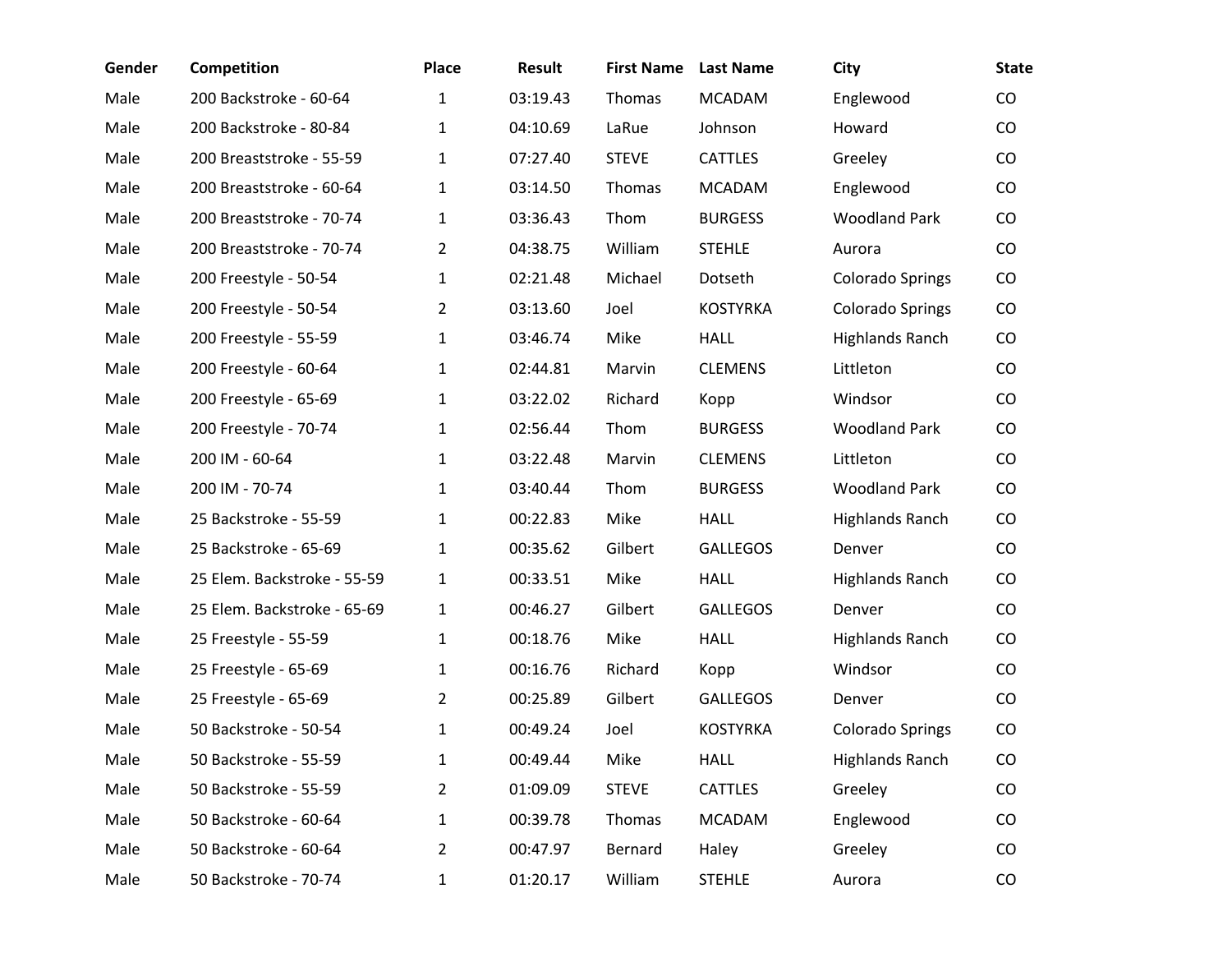| Gender | Competition             | <b>Place</b>   | Result   | <b>First Name</b> | <b>Last Name</b>  | City                    | <b>State</b> |
|--------|-------------------------|----------------|----------|-------------------|-------------------|-------------------------|--------------|
| Male   | 50 Backstroke - 75-79   | 1              | 00:50.78 | Ellwood           | <b>CURTIS</b>     | Windsor                 | CO           |
| Male   | 50 Backstroke - 80-84   | 1              | 00:46.22 | LaRue             | Johnson           | Howard                  | CO           |
| Male   | 50 Backstroke - 80-84   | $\overline{2}$ | 01:42.32 | Eric              | <b>BIEDERMANN</b> | Fort Collins            | CO           |
| Male   | 50 Breaststroke - 50-54 | 1              | 00:49.42 | Joel              | <b>KOSTYRKA</b>   | <b>Colorado Springs</b> | CO           |
| Male   | 50 Breaststroke - 55-59 | 1              | 01:13.73 | <b>STEVE</b>      | <b>CATTLES</b>    | Greeley                 | CO           |
| Male   | 50 Breaststroke - 60-64 | 1              | 00:39.98 | Thomas            | <b>MCADAM</b>     | Englewood               | CO           |
| Male   | 50 Breaststroke - 60-64 | $\overline{2}$ | 00:50.50 | Bernard           | Haley             | Greeley                 | CO           |
| Male   | 50 Breaststroke - 65-69 | 1              | 00:56.74 | Peter             | <b>FRANCIS</b>    | Denver                  | CO           |
| Male   | 50 Breaststroke - 65-69 | 2              | 01:04.61 | Peter             | Harding           | Gunnison                | CO           |
| Male   | 50 Breaststroke - 65-69 | 3              | 01:15.45 | <b>LEVENTE</b>    | <b>BATIZY</b>     | Goodyear                | AZ           |
| Male   | 50 Breaststroke - 70-74 | $\mathbf{1}$   | 00:39.76 | Thom              | <b>BURGESS</b>    | <b>Woodland Park</b>    | CO           |
| Male   | 50 Breaststroke - 70-74 | $\overline{2}$ | 00:55.16 | William           | <b>STEHLE</b>     | Aurora                  | CO           |
| Male   | 50 Breaststroke - 75-79 | 1              | 01:17.34 | Ellwood           | <b>CURTIS</b>     | Windsor                 | CO           |
| Male   | 50 Breaststroke - 80-84 | 1              | 01:04.37 | LaRue             | Johnson           | Howard                  | CO           |
| Male   | 50 Breaststroke - 80-84 | $\overline{2}$ | 01:19.18 | Samuel            | <b>DOWNING</b>    | <b>Fort Collins</b>     | CO           |
| Male   | 50 Butterfly - 70-74    | 1              | 01:11.86 | William           | <b>STEHLE</b>     | Aurora                  | CO           |
| Male   | 50 Freestyle - 50-54    | 1              | 00:27.80 | Michael           | Dotseth           | <b>Colorado Springs</b> | CO           |
| Male   | 50 Freestyle - 50-54    | 2              | 00:28.83 | Shawn             | Hunter            | Denver                  | CO           |
| Male   | 50 Freestyle - 50-54    | 3              | 00:39.09 | Joel              | <b>KOSTYRKA</b>   | Colorado Springs        | CO           |
| Male   | 50 Freestyle - 55-59    | 1              | 00:38.65 | Mike              | <b>HALL</b>       | <b>Highlands Ranch</b>  | CO           |
| Male   | 50 Freestyle - 55-59    | $\overline{2}$ | 00:46.88 | <b>STEVE</b>      | <b>CATTLES</b>    | Greeley                 | CO           |
| Male   | 50 Freestyle - 60-64    | 1              | 00:31.32 | Thomas            | <b>MCADAM</b>     | Englewood               | CO           |
| Male   | 50 Freestyle - 60-64    | 2              | 00:40.08 | Bernard           | Haley             | Greeley                 | CO           |
| Male   | 50 Freestyle - 65-69    | $\mathbf{1}$   | 00:35.34 | Richard           | Kopp              | Windsor                 | CO           |
| Male   | 50 Freestyle - 70-74    | 1              | 00:32.35 | Thom              | <b>BURGESS</b>    | <b>Woodland Park</b>    | CO           |
| Male   | 50 Freestyle - 70-74    | 2              | 00:50.17 | William           | <b>STEHLE</b>     | Aurora                  | CO           |
| Male   | 50 Freestyle - 75-79    | 1              | 00:41.61 | Ellwood           | <b>CURTIS</b>     | Windsor                 | CO           |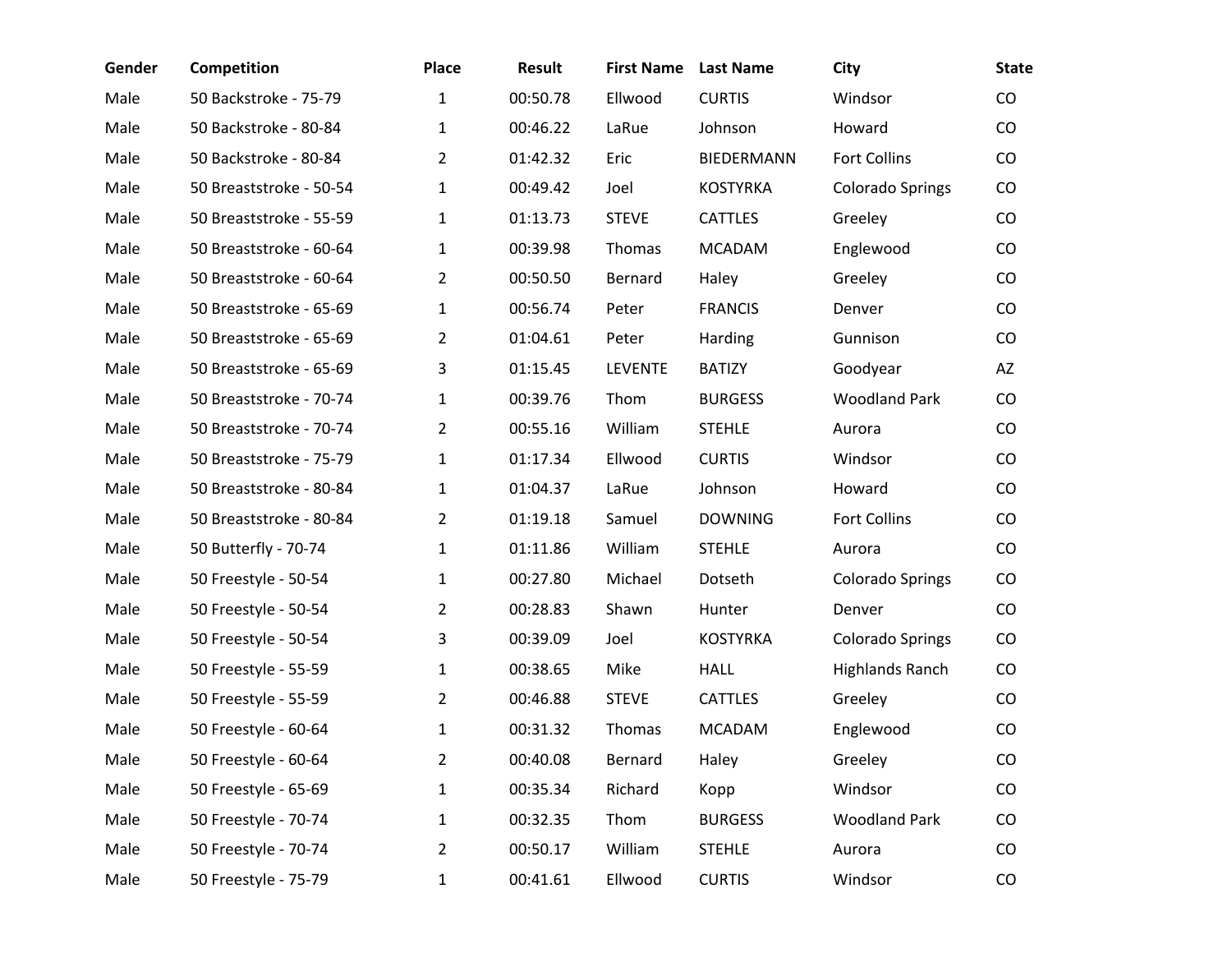| Gender | <b>Competition</b>       | <b>Place</b>   | Result   | <b>First Name</b> | <b>Last Name</b>  | <b>City</b>             | <b>State</b> |
|--------|--------------------------|----------------|----------|-------------------|-------------------|-------------------------|--------------|
| Male   | 50 Freestyle - 80-84     | $\mathbf{1}$   | 00:44.47 | LaRue             | Johnson           | Howard                  | CO           |
| Male   | 50 Freestyle - 80-84     | $\overline{2}$ | 00:59.84 | Samuel            | <b>DOWNING</b>    | <b>Fort Collins</b>     | CO           |
| Male   | 50 Sidestroke - 80-84    | $\mathbf{1}$   | 01:28.39 | Eric              | <b>BIEDERMANN</b> | <b>Fort Collins</b>     | CO           |
| Male   | 500 Freestyle - 50-54    | $\mathbf{1}$   | 06:34.71 | Michael           | Dotseth           | <b>Colorado Springs</b> | CO           |
| Male   | 500 Freestyle - 50-54    | $\overline{2}$ | 06:59.97 | Shawn             | Hunter            | Denver                  | CO           |
| Male   | 500 Freestyle - 55-59    | $\mathbf{1}$   | 11:35.53 | Mike              | <b>HALL</b>       | <b>Highlands Ranch</b>  | CO           |
| Male   | 500 Freestyle - 65-69    | $\mathbf{1}$   | 09:27.20 | Richard           | Kopp              | Windsor                 | CO           |
| Female | 100 Backstroke - 55-59   | $\mathbf{1}$   | 02:00.88 | Linda             | Hall              | <b>Highlands Ranch</b>  | CO           |
| Female | 100 Backstroke - 60-64   | $\mathbf{1}$   | 02:26.82 | Cathy             | Soto              | El Paso                 | <b>TX</b>    |
| Female | 100 Backstroke - 65-69   | $\mathbf{1}$   | 02:06.35 | Jolan             | Deeley            | Golden                  | CO           |
| Female | 100 Backstroke - 65-69   | $\overline{2}$ | 02:30.31 | Sharon            | RAHAM             | Wellington              | CO           |
| Female | 100 Backstroke - 75-79   | $\mathbf{1}$   | 02:35.82 | <b>HARRIET</b>    | <b>HOGAN</b>      | Canon City              | CO           |
| Female | 100 Backstroke - 75-79   | $\overline{2}$ | 03:23.54 | Katherine         | <b>KRONWALL</b>   | Bayfield                | CO           |
| Female | 100 Backstroke - 80-84   | $\mathbf{1}$   | 02:20.70 | Jacqueline        | WEIGAND           | Westminster             | CO           |
| Female | 100 Backstroke - 85-89   | $\mathbf{1}$   | 03:34.09 | <b>MARILYN</b>    | <b>OLEN</b>       | Denver                  | CO           |
| Female | 100 Breaststroke - 55-59 | $\mathbf{1}$   | 02:01.65 | Linda             | Hall              | <b>Highlands Ranch</b>  | CO           |
| Female | 100 Breaststroke - 70-74 | $\mathbf{1}$   | 02:12.41 | Carol             | <b>SHONKA</b>     | Fort Collins            | CO           |
| Female | 100 Breaststroke - 75-79 | $\mathbf{1}$   | 02:36.22 | Joanne            | <b>MARRIOTT</b>   | Arvada                  | CO           |
| Female | 100 Breaststroke - 75-79 | 2              | 03:38.69 | Katherine         | <b>KRONWALL</b>   | Bayfield                | CO           |
| Female | 100 Breaststroke - 75-79 | 3              | 03:42.38 | <b>HARRIET</b>    | <b>HOGAN</b>      | Canon City              | CO           |
| Female | 100 Butterfly - 60-64    | $\mathbf{1}$   | 02:13.39 | Margaret          | Mullin            | Pueblo                  | CO           |
| Female | 100 Butterfly - 60-64    | 2              | 03:24.19 | Cathy             | Soto              | El Paso                 | <b>TX</b>    |
| Female | 100 Butterfly - 75-79    | 1              | 03:15.89 | Katherine         | KRONWALL          | Bayfield                | CO           |
| Female | 100 Butterfly - 75-79    | $\overline{2}$ | 03:40.32 | Judith            | <b>SMYTHE</b>     | Boulder                 | CO           |
| Female | 100 Freestyle - 60-64    | $\mathbf{1}$   | 02:28.42 | Cathy             | Soto              | El Paso                 | TX           |
| Female | 100 Freestyle - 65-69    | $\mathbf{1}$   | 01:51.49 | Jolan             | Deeley            | Golden                  | CO           |
| Female | 100 Freestyle - 65-69    | 2              | 02:00.77 | Sharon            | RAHAM             | Wellington              | CO           |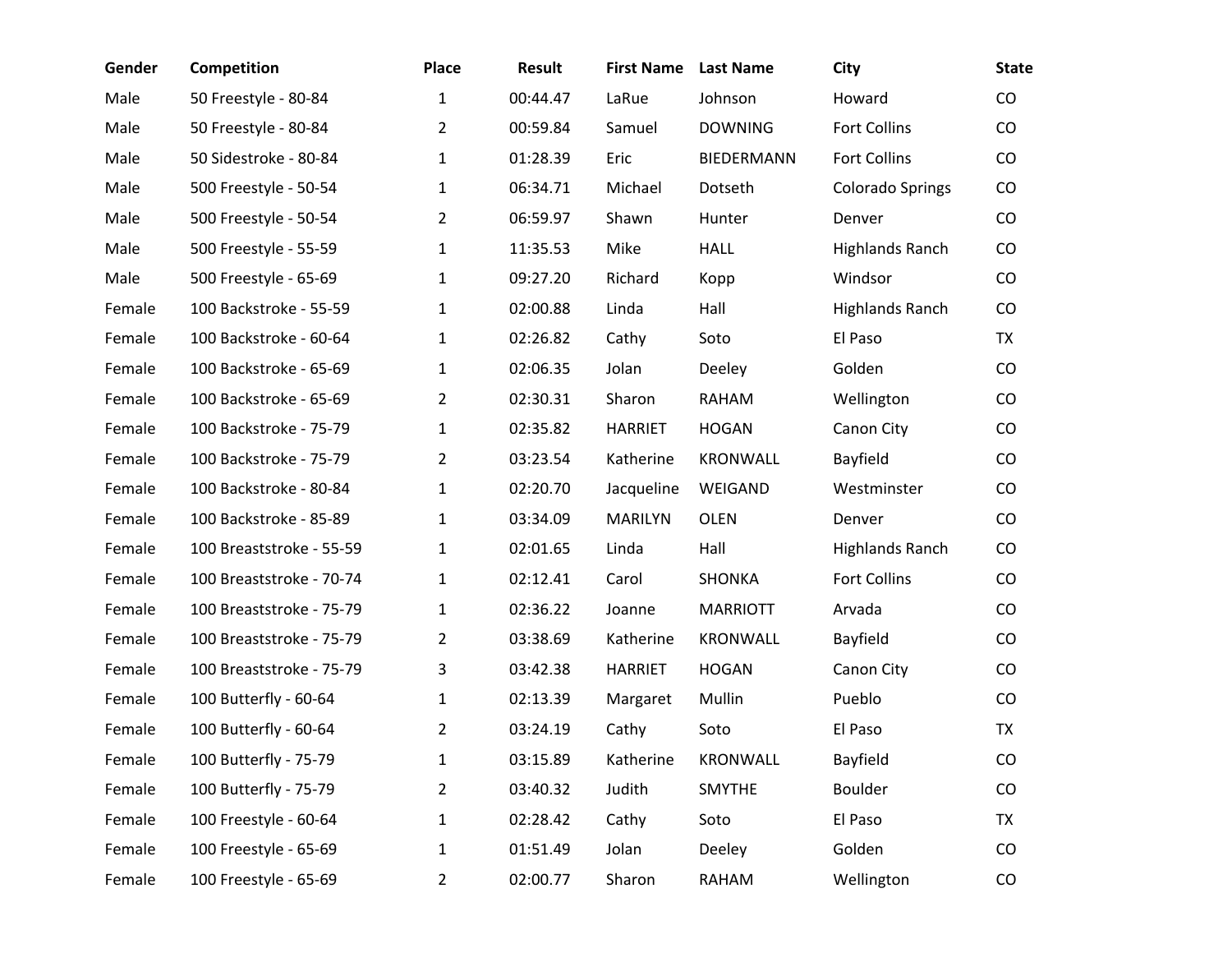| Gender | <b>Competition</b>       | <b>Place</b>   | Result   | <b>First Name</b> | <b>Last Name</b> | City                   | <b>State</b> |
|--------|--------------------------|----------------|----------|-------------------|------------------|------------------------|--------------|
| Female | 100 Freestyle - 70-74    | $\mathbf{1}$   | 01:47.85 | Mary jean         | <b>DICKEY</b>    | <b>Fort Collins</b>    | $\rm CO$     |
| Female | 100 Freestyle - 75-79    | $\mathbf{1}$   | 01:59.39 | Joanne            | <b>MARRIOTT</b>  | Arvada                 | CO           |
| Female | 100 Freestyle - 75-79    | $\overline{2}$ | 02:09.99 | Judith            | <b>SMYTHE</b>    | Boulder                | $\rm CO$     |
| Female | 100 Freestyle - 75-79    | 3              | 02:13.55 | Katherine         | <b>KRONWALL</b>  | Bayfield               | $\rm CO$     |
| Female | 100 Freestyle - 75-79    | 4              | 02:20.76 | <b>HARRIET</b>    | <b>HOGAN</b>     | Canon City             | $\rm CO$     |
| Female | 100 Freestyle - 80-84    | $\mathbf{1}$   | 02:11.30 | Jacqueline        | WEIGAND          | Westminster            | $\rm CO$     |
| Female | 100 Freestyle - 85-89    | $\mathbf{1}$   | 03:30.47 | <b>MARILYN</b>    | <b>OLEN</b>      | Denver                 | $\rm CO$     |
| Female | 100 IM - 55-59           | $\mathbf{1}$   | 01:52.39 | Linda             | Hall             | <b>Highlands Ranch</b> | $\rm CO$     |
| Female | 100 IM - 60-64           | $\mathbf{1}$   | 02:14.00 | Margaret          | Mullin           | Pueblo                 | CO           |
| Female | 100 IM - 60-64           | $\overline{2}$ | 02:49.85 | Cathy             | Soto             | El Paso                | <b>TX</b>    |
| Female | 100 IM - 70-74           | $\mathbf{1}$   | 02:01.46 | Carol             | <b>SHONKA</b>    | <b>Fort Collins</b>    | CO           |
| Female | 100 IM - 75-79           | $\mathbf{1}$   | 02:55.53 | Katherine         | <b>KRONWALL</b>  | Bayfield               | $\rm CO$     |
| Female | 200 Backstroke - 60-64   | $\mathbf{1}$   | 05:11.34 | Cathy             | Soto             | El Paso                | <b>TX</b>    |
| Female | 200 Backstroke - 75-79   | $\mathbf{1}$   | 06:34.32 | Katherine         | <b>KRONWALL</b>  | Bayfield               | $\rm CO$     |
| Female | 200 Backstroke - 80-84   | $\mathbf{1}$   | 04:46.94 | Jacqueline        | WEIGAND          | Westminster            | $\rm CO$     |
| Female | 200 Backstroke - 85-89   | $\mathbf{1}$   | 07:21.62 | <b>MARILYN</b>    | <b>OLEN</b>      | Denver                 | CO           |
| Female | 200 Breaststroke - 70-74 | $\mathbf{1}$   | 04:42.63 | Carol             | SHONKA           | <b>Fort Collins</b>    | $\rm CO$     |
| Female | 200 Breaststroke - 75-79 | $\mathbf{1}$   | 05:40.31 | Joanne            | <b>MARRIOTT</b>  | Arvada                 | $\rm CO$     |
| Female | 200 Breaststroke - 75-79 | 2              | 07:59.79 | Katherine         | <b>KRONWALL</b>  | Bayfield               | CO           |
| Female | 200 Freestyle - 60-64    | $\mathbf{1}$   | 06:08.10 | Cathy             | Soto             | El Paso                | TX           |
| Female | 200 Freestyle - 75-79    | $\mathbf{1}$   | 04:26.46 | Joanne            | <b>MARRIOTT</b>  | Arvada                 | $\rm CO$     |
| Female | 200 Freestyle - 75-79    | 2              | 04:36.42 | Judith            | SMYTHE           | Boulder                | CO           |
| Female | 200 Freestyle - 75-79    | 3              | 05:22.16 | Katherine         | KRONWALL         | Bayfield               | CO           |
| Female | 200 Freestyle - 80-84    | $\mathbf{1}$   | 04:38.79 | Jacqueline        | WEIGAND          | Westminster            | CO           |
| Female | 200 Freestyle - 85-89    | $\mathbf{1}$   | 07:32.42 | MARILYN           | <b>OLEN</b>      | Denver                 | CO           |
| Female | 200 IM - 60-64           | $\mathbf{1}$   | 04:44.56 | Margaret          | Mullin           | Pueblo                 | $\rm CO$     |
| Female | 200 IM - 60-64           | 2              | 06:52.00 | Cathy             | Soto             | El Paso                | TX           |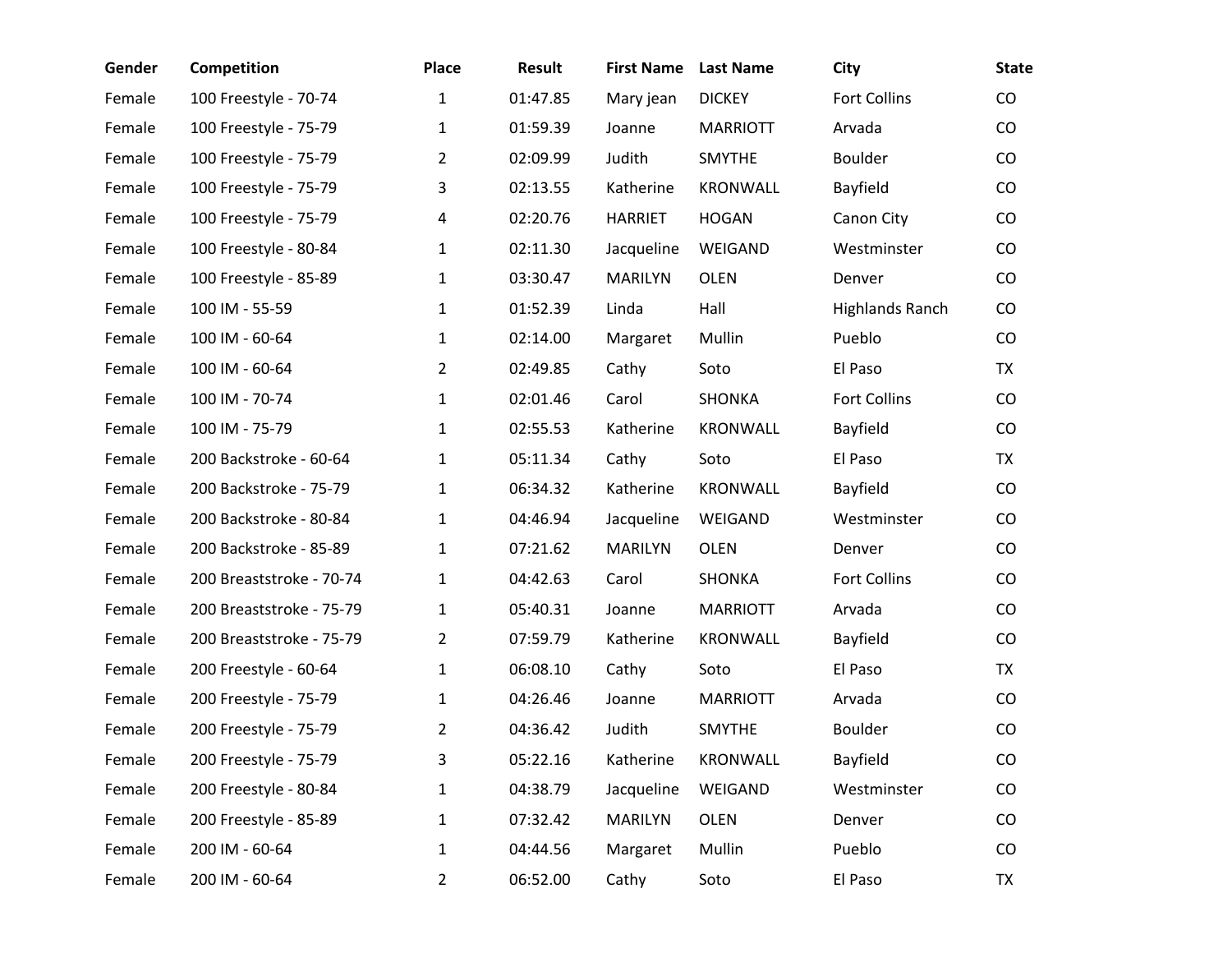| Gender | Competition                 | <b>Place</b>   | <b>Result</b> | <b>First Name</b> | <b>Last Name</b> | City                   | <b>State</b> |
|--------|-----------------------------|----------------|---------------|-------------------|------------------|------------------------|--------------|
| Female | 200 IM - 75-79              | $\mathbf{1}$   | 05:37.25      | Judith            | <b>SMYTHE</b>    | <b>Boulder</b>         | CO           |
| Female | 200 IM - 75-79              | $\overline{2}$ | 06:25.69      | Katherine         | KRONWALL         | Bayfield               | CO           |
| Female | 25 Backstroke - 50-54       | $\mathbf{1}$   | 00:30.13      | Robyn             | Upton            | Greeley                | CO           |
| Female | 25 Backstroke - 55-59       | $\mathbf{1}$   | 00:25.53      | Linda             | Hall             | <b>Highlands Ranch</b> | CO           |
| Female | 25 Backstroke - 55-59       | $\overline{2}$ | 00:27.62      | Dori              | <b>BURGESS</b>   | <b>Woodland Park</b>   | CO           |
| Female | 25 Backstroke - 80-84       | $\mathbf{1}$   | 00:43.18      | Madonna           | <b>MCCOLLUM</b>  | <b>Brighton</b>        | CO           |
| Female | 25 Backstroke - 85-89       | $\mathbf{1}$   | 00:54.38      | <b>MARILYN</b>    | OLEN             | Denver                 | CO           |
| Female | 25 Breaststroke - 55-59     | $\mathbf{1}$   | 00:27.39      | Linda             | Hall             | <b>Highlands Ranch</b> | CO           |
| Female | 25 Breaststroke - 55-59     | $\overline{2}$ | 00:39.31      | Dori              | <b>BURGESS</b>   | <b>Woodland Park</b>   | CO           |
| Female | 25 Butterfly - 55-59        | $\mathbf{1}$   | 00:28.07      | Linda             | Hall             | <b>Highlands Ranch</b> | CO           |
| Female | 25 Elem. Backstroke - 55-59 | 1              | 00:34.20      | Linda             | Hall             | <b>Highlands Ranch</b> | CO           |
| Female | 25 Elem. Backstroke - 80-84 | $\mathbf{1}$   | 00:59.68      | Madonna           | MCCOLLUM         | <b>Brighton</b>        | CO           |
| Female | 25 Freestyle - 50-54        | $\mathbf{1}$   | 00:29.14      | Robyn             | Upton            | Greeley                | $\rm CO$     |
| Female | 25 Freestyle - 55-59        | 1              | 00:19.76      | Linda             | Hall             | <b>Highlands Ranch</b> | CO           |
| Female | 25 Freestyle - 55-59        | $\overline{2}$ | 00:29.00      | Dori              | <b>BURGESS</b>   | <b>Woodland Park</b>   | CO           |
| Female | 25 Freestyle - 60-64        | $\mathbf{1}$   | 00:23.24      | Constance         | Bergene          | Colorado Springs       | CO           |
| Female | 25 Freestyle - 80-84        | $\mathbf{1}$   | 00:32.49      | Madonna           | <b>MCCOLLUM</b>  | <b>Brighton</b>        | CO           |
| Female | 25 Sidestroke - 55-59       | $\mathbf{1}$   | 00:26.43      | Linda             | Hall             | <b>Highlands Ranch</b> | CO           |
| Female | 25 Sidestroke - 80-84       | $\mathbf{1}$   | 00:43.75      | Madonna           | <b>MCCOLLUM</b>  | <b>Brighton</b>        | CO           |
| Female | 25 Sidestroke - 85-89       | $\mathbf{1}$   | 00:56.29      | <b>MARILYN</b>    | <b>OLEN</b>      | Denver                 | CO           |
| Female | 50 Backstroke - 55-59       | $\mathbf{1}$   | 00:56.78      | Linda             | Hall             | <b>Highlands Ranch</b> | CO           |
| Female | 50 Backstroke - 55-59       | $\overline{2}$ | 01:05.08      | Dori              | <b>BURGESS</b>   | <b>Woodland Park</b>   | $\rm CO$     |
| Female | 50 Backstroke - 60-64       | $\mathbf{1}$   | 01:01.57      | Cathy             | Soto             | El Paso                | <b>TX</b>    |
| Female | 50 Backstroke - 60-64       | $\overline{2}$ | 01:06.60      | Margaret          | Mullin           | Pueblo                 | CO           |
| Female | 50 Backstroke - 65-69       | $\mathbf{1}$   | 00:57.43      | Jolan             | Deeley           | Golden                 | CO           |
| Female | 50 Backstroke - 65-69       | 2              | 01:00.38      | Sharon            | RAHAM            | Wellington             | CO           |
| Female | 50 Backstroke - 70-74       | 1              | 00:52.50      | Mary jean         | <b>DICKEY</b>    | <b>Fort Collins</b>    | CO           |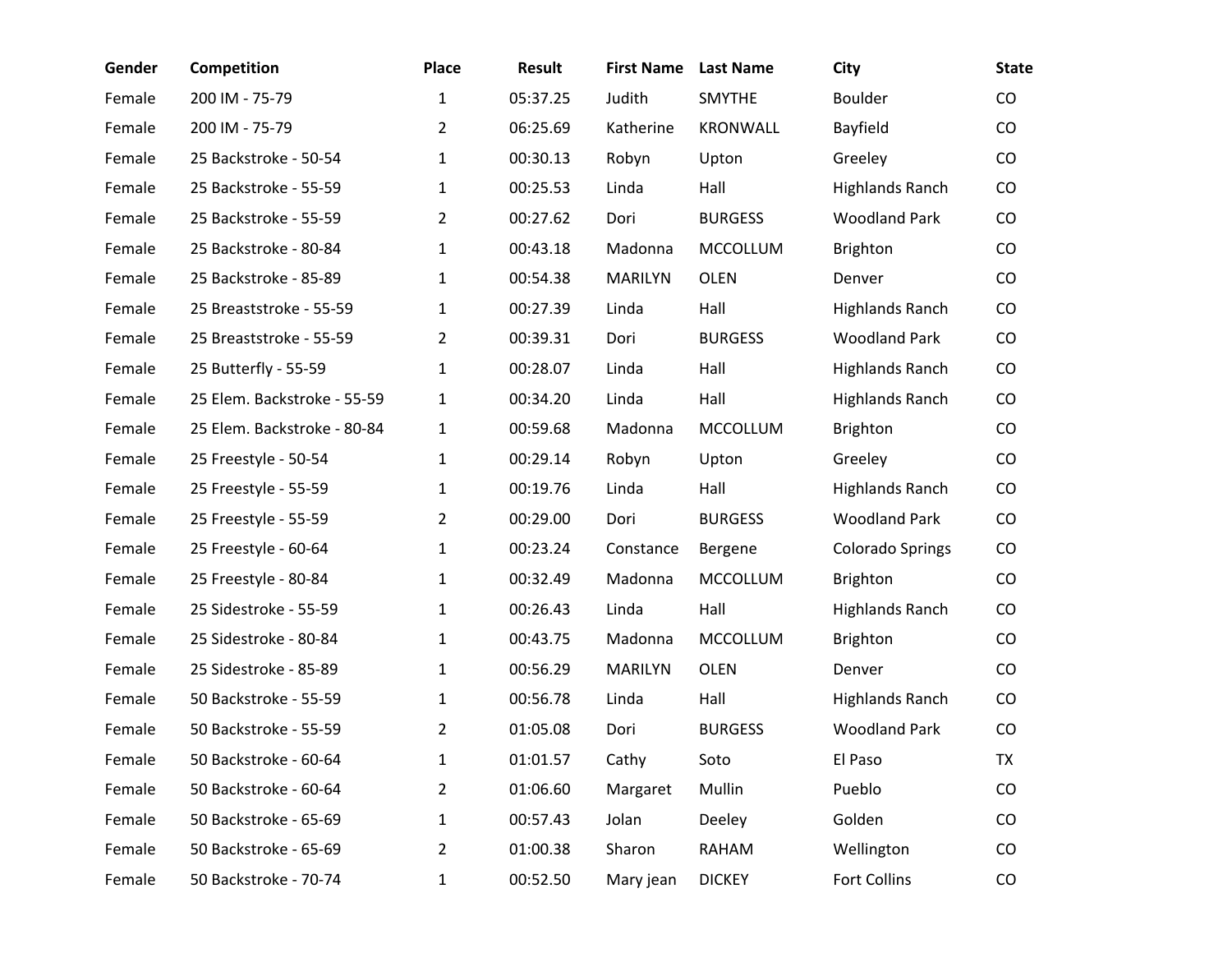| Gender | <b>Competition</b>      | <b>Place</b>   | <b>Result</b> | <b>First Name</b> | <b>Last Name</b> | City                   | <b>State</b> |
|--------|-------------------------|----------------|---------------|-------------------|------------------|------------------------|--------------|
| Female | 50 Backstroke - 70-74   | $\overline{2}$ | 00:52.75      | Carol             | <b>SHONKA</b>    | Fort Collins           | CO           |
| Female | 50 Backstroke - 75-79   | $\mathbf{1}$   | 01:11.87      | <b>HARRIET</b>    | <b>HOGAN</b>     | Canon City             | CO           |
| Female | 50 Backstroke - 75-79   | $2^{\circ}$    | 01:24.46      | Katherine         | <b>KRONWALL</b>  | Bayfield               | $\rm CO$     |
| Female | 50 Backstroke - 80-84   | $\mathbf{1}$   | 01:08.64      | Jacqueline        | WEIGAND          | Westminster            | CO           |
| Female | 50 Backstroke - 85-89   | $\mathbf{1}$   | 01:45.13      | <b>MARILYN</b>    | <b>OLEN</b>      | Denver                 | CO           |
| Female | 50 Breaststroke - 55-59 | $\mathbf{1}$   | 00:47.67      | Debby             | <b>MYERS</b>     | Loveland               | CO           |
| Female | 50 Breaststroke - 55-59 | $\overline{2}$ | 00:53.23      | Linda             | Hall             | <b>Highlands Ranch</b> | CO           |
| Female | 50 Breaststroke - 55-59 | 3              | 01:35.54      | Dori              | <b>BURGESS</b>   | <b>Woodland Park</b>   | CO           |
| Female | 50 Breaststroke - 65-69 | $\mathbf{1}$   | 01:06.49      | Sharon            | RAHAM            | Wellington             | CO           |
| Female | 50 Breaststroke - 70-74 | $\mathbf{1}$   | 00:59.42      | Carol             | <b>SHONKA</b>    | Fort Collins           | CO           |
| Female | 50 Breaststroke - 70-74 | $\overline{2}$ | 01:11.28      | Mary jean         | <b>DICKEY</b>    | Fort Collins           | CO           |
| Female | 50 Breaststroke - 75-79 | $\mathbf{1}$   | 01:02.86      | Joanne            | <b>MARRIOTT</b>  | Arvada                 | CO           |
| Female | 50 Breaststroke - 75-79 | $\overline{2}$ | 01:41.36      | <b>HARRIET</b>    | <b>HOGAN</b>     | Canon City             | CO           |
| Female | 50 Breaststroke - 75-79 | 3              | 01:46.36      | Katherine         | <b>KRONWALL</b>  | Bayfield               | CO           |
| Female | 50 Butterfly - 60-64    | $\mathbf{1}$   | 01:00.50      | Margaret          | Mullin           | Pueblo                 | CO           |
| Female | 50 Butterfly - 60-64    | $\overline{2}$ | 01:27.19      | Cathy             | Soto             | El Paso                | <b>TX</b>    |
| Female | 50 Butterfly - 75-79    | $\mathbf{1}$   | 01:19.35      | Katherine         | <b>KRONWALL</b>  | Bayfield               | CO           |
| Female | 50 Freestyle - 55-59    | $\mathbf{1}$   | 00:40.78      | Debby             | <b>MYERS</b>     | Loveland               | CO           |
| Female | 50 Freestyle - 55-59    | $\overline{2}$ | 00:42.84      | Linda             | Hall             | <b>Highlands Ranch</b> | CO           |
| Female | 50 Freestyle - 60-64    | $\mathbf{1}$   | 00:57.80      | Cathy             | Soto             | El Paso                | <b>TX</b>    |
| Female | 50 Freestyle - 60-64    | $2^{\circ}$    | 01:02.92      | Margaret          | Mullin           | Pueblo                 | CO           |
| Female | 50 Freestyle - 65-69    | 1              | 00:52.65      | Sharon            | RAHAM            | Wellington             | CO           |
| Female | 50 Freestyle - 70-74    | 1              | 00:45.33      | Carol             | SHONKA           | Fort Collins           | CO           |
| Female | 50 Freestyle - 70-74    | $\overline{2}$ | 00:47.95      | Mary jean         | <b>DICKEY</b>    | Fort Collins           | CO           |
| Female | 50 Freestyle - 75-79    | 1              | 00:51.51      | Joanne            | <b>MARRIOTT</b>  | Arvada                 | CO           |
| Female | 50 Freestyle - 75-79    | $\overline{2}$ | 01:01.09      | Katherine         | <b>KRONWALL</b>  | Bayfield               | CO           |
| Female | 50 Freestyle - 75-79    | 3              | 01:03.25      | <b>HARRIET</b>    | <b>HOGAN</b>     | Canon City             | CO           |